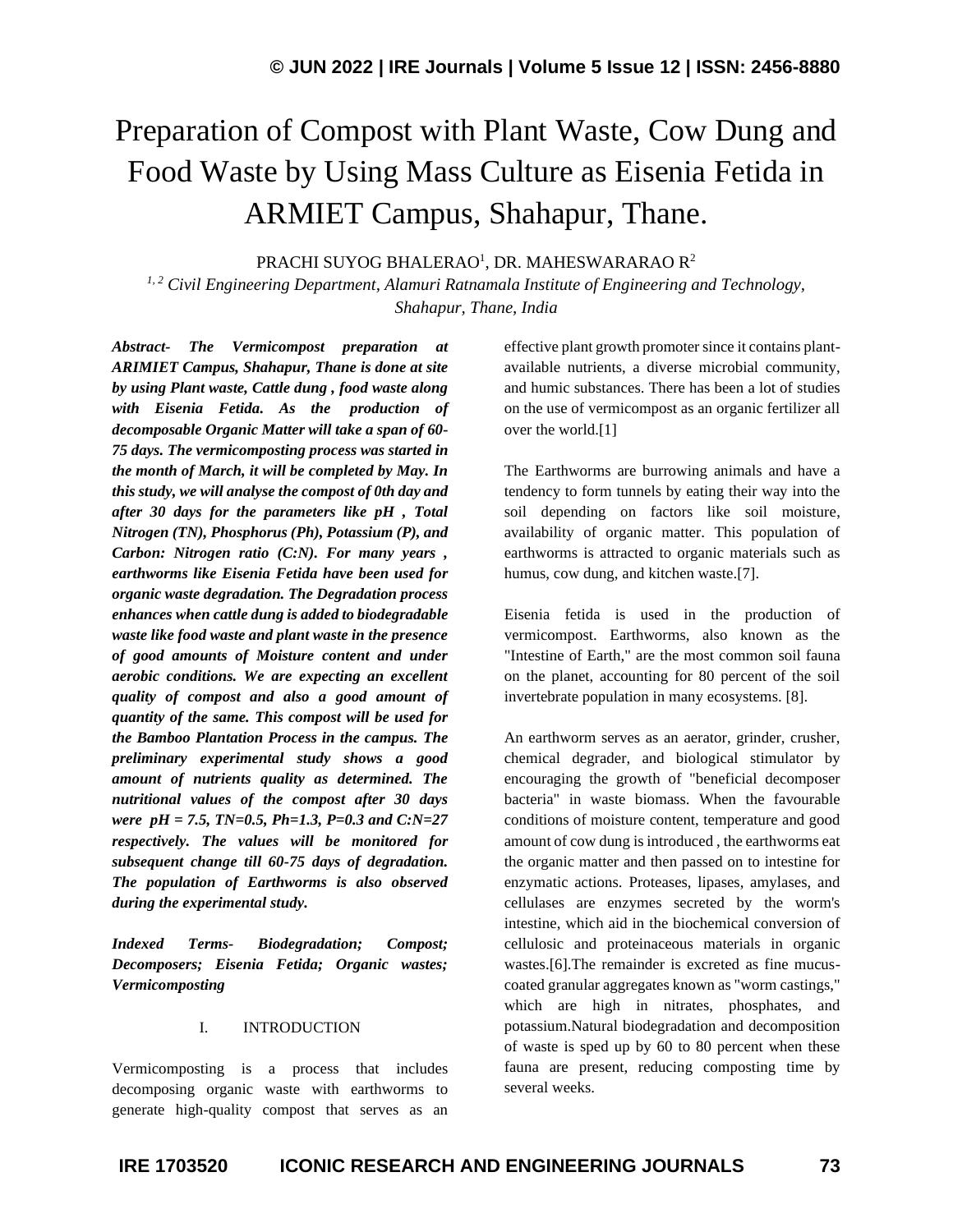# II. METHODOLOGY

The ARMIET Campus is located in Shahapur, Thane, where the River Bhatsa flows through the lush green trees and rich vegetation, creating a serene natural beauty around. A 10 no.s of vermicomposting units is set up at ARMIET Campus. Cattle Dung used in the vermicomposting units came from the Campus Cattle Shed, while the food waste was procured from canteen.

#### *A. Experimental Setup*

10 no.os of Mipatex Vermi Compost Beds of 12 ft x 4 ft x 2ft are placed on site which is specially designed for making vermicompost for a period from March to May.

The cattle dung (15-20 days old) was obtained from the ARMIET Campus's cattle shed. Plant waste from the garden and food waste from the college canteen. Earthworms (Eisenia fetida) and vermi bags were included in the Bag of Cattle Dung. For this study, a separate vermi-bed was considered. Throughout the period, the beds were continuously checked and water was sprayed on them at regular intervals.

## *B. Preparation of Vermibed*

The Vermi Bags are placed on site along with wooden sticks for the support wherever provided. The first layer of bed consisted of Sundried Neem Leaves to give medicinal Value to the compost that will be prepared. Later sprinkling water on the layer of neem leaves.



Fig. 1 Preparation of Vermibed by adding Neem Leaves

Then adding aged cow dung into the bed, Cow dung is food for earthworms. You can sprinkle some water on cow dung if it is dry. Again sprinkling some amount of water to maintain the moisture in the bed. Then adding Chopped leaves and rice husk on the layer of cow dung. It helps to hold moisture & Aeration for Earthworms. Sprinkle some water on Dry straw to maintain moisturize. Again sprinkling water on this layer, adding cow dung. Continue the process until the Vermi Bed completely fills up. Make sure the moisture level shall not exceed 40-50%. Sprinkle water on top of Bed, maintain moisture for Earth Worms. Now introduce Earth Worms into the Vermi Bed, Just leave them on the Vermi Bed.



Fg. 2 Eisenia Fiteda in Cowdung culture

Then the topmost layer is covered by Jute Bags for limiting the amount of light entering the units. Also to maintain the moisture in bed. The jute bags are exposed to spraying of water, so that good amount of moisture content is maintained. This Compost takes 60-75 days for preparation.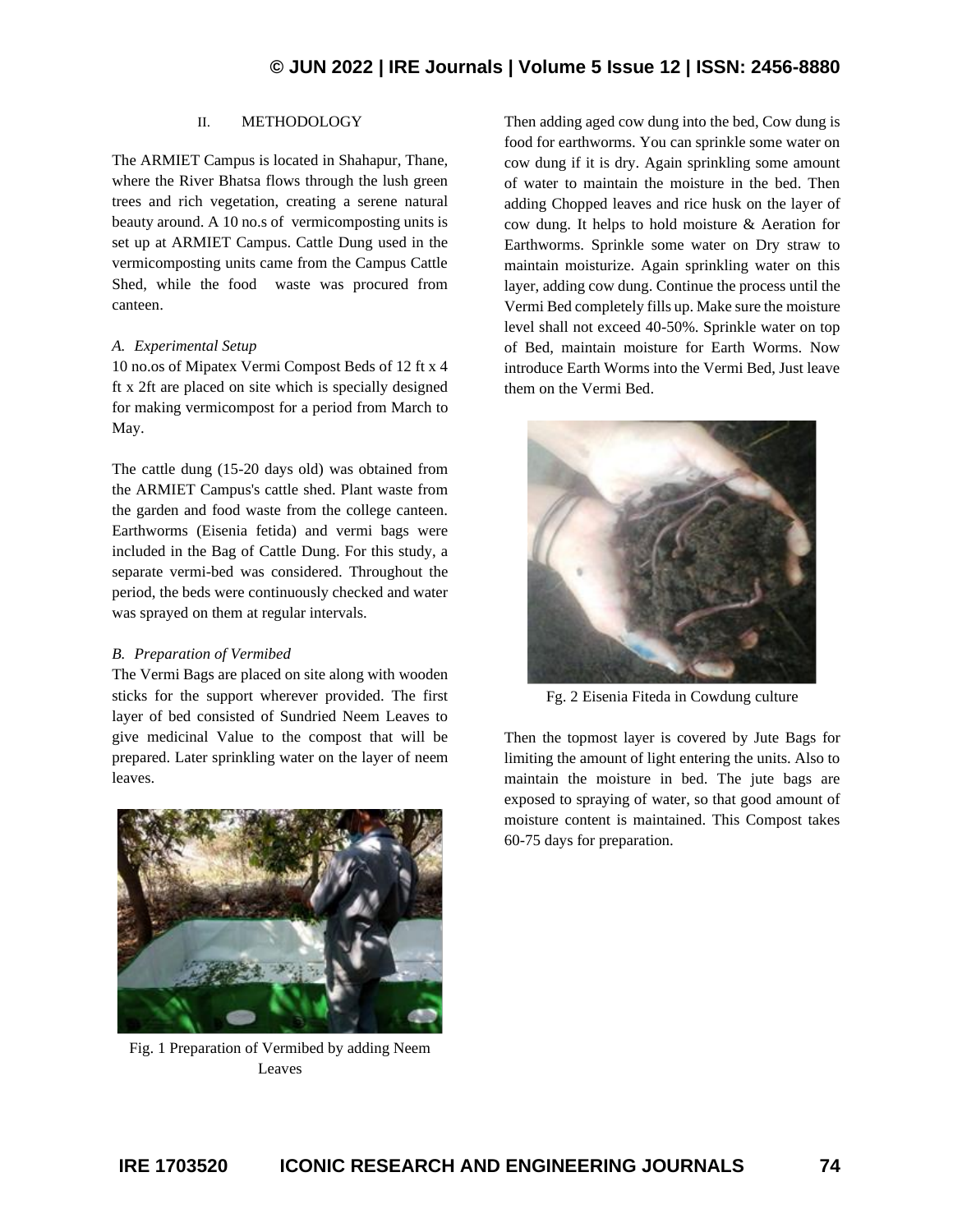

Fig. 3 Vermicomposting bed at Site; ARMIET Campus

# II. EXPERIMENTAL STUDY

The experiment was conducted on samples collected from vermicompost bed located in ARMIET Campus, Shahapur, Dist. Thane . As the temperature is more in this area and also due to presence of humidity (due to river flowing along side), the beds were covered and were monitored on a regular basis to ensure that the different requirements needed were met.

For the study of the nutritional value of the compost that was collected, these two experiments were held for a period of 0 day and 30 days. Using coventional methods, the sample was analysed for pH, total Nitrogen (TN), and Phosphorus (TP) for the composting phase as well as for earthworm number & Body weight of Eisen Fetida.

## III. RESULTS AND DISCUSSIONS

According to the findings, the physical and chemical properties of plant debris, cattle dung, and paper waste material changed significantly during the vermicomposting process. These improvements would be beneficial to compost farming. The pH decreases (from 8 to 7.5) as the vermicomposting cycle progresses, as shown in Table.1 (from 0 to 30 days). Also it is seen that the Nitrogen level, C:N level has increased subsequently over a span of 30 days as compared to the 0<sup>th</sup> day.

| Table I IMPACT OF VERMICOMPOST ON |
|-----------------------------------|
| <b>VARIOUS PARAMETERS</b>         |

|                          |            | <b>Nutritional Value</b> |     |
|--------------------------|------------|--------------------------|-----|
| Sr.No                    | Parameters | 0day                     | 30  |
|                          |            | days                     |     |
|                          | pH         | 8                        | 7.5 |
| $\mathfrak{D}$           | Total      | 0.12                     | 0.5 |
|                          | Nitrogen   |                          |     |
| 3                        | Phosphorus | 0.11                     | 1.3 |
|                          | Potassium  | 0.14                     | 0.3 |
| $\overline{\mathcal{L}}$ | C: N       | 42                       | 27  |

TABLE II INFLUENCE ON POPULATION ON EISENIA FETIDA DURING COMPOST PERIOD

|              | Earthworm |    | Bodyweight of   |               |                |
|--------------|-----------|----|-----------------|---------------|----------------|
| Type of      | Number    |    | Earthworm $(g)$ |               |                |
| Material     | 0 day     | 30 |                 | 0day          | 30             |
|              | days      |    |                 | days          |                |
| Cow          |           |    |                 |               |                |
| Dung+Plan    |           |    |                 |               |                |
| t Debris $+$ | 50        |    | 6               | 11            | $\mathfrak{D}$ |
| Food         |           |    |                 | $\mathcal{L}$ |                |
| Waste        |           |    |                 |               |                |

According to Table 2, there was no worm mortality in the pre-decomposed. There was an increase in Earthworm population as well as a modest increase in body weight.

#### **CONCLUSION**

Vermicomposting is a green and environmentally friendly composting technique. Vermiculture is a simple, odourless process with low operating costs. Residents should be taught to vermicompost all of their kitchen and garden waste, which would relieve the strain on local governments. As a result, there are economic as well as environmental ramifications.

Food waste, such as plant waste, cattle dung, and paper waste, can be converted into the best form with the best nutrient release, according to the study's findings. Hot, humid, and dark conditions are ideal for worms to decompose organic matter. If there is no bait material available, such as cattle dung, the Eisenia Fetida will accept food wastes directly.